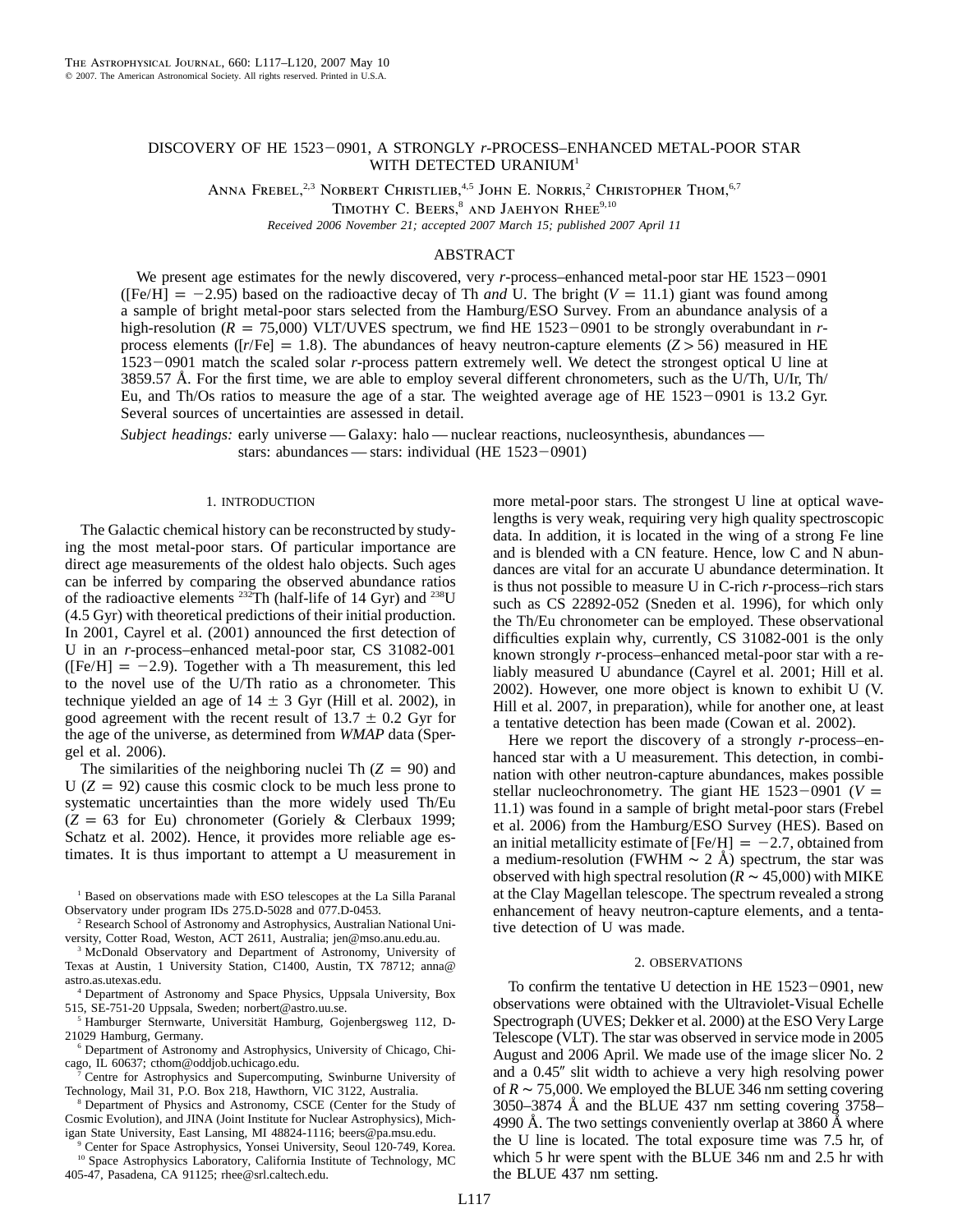We use the pipeline-reduced spectra provided by the ESO Data Management and Operations Division. The frames, shifted to the stellar rest frame, are co-added. We estimate a signalto-noise ratio of S/N ~ 350 per 12.4 mÅ pixel at ~3900 Å, the region where the two settings overlap.

#### 3. ABUNDANCE ANALYSIS

For our one-dimensional LTE abundance analysis of the VLT/UVES spectrum, we use the latest version of the MARCS code (B. Gustafsson et al. 2007, in preparation). Solar abundances are taken from Asplund et al. (2005). For the choice of atomic absorption lines of the lighter elements, we use a line list based on the compilations of Barklem et al. (2005) and Aoki et al. (2002), as well as our own collection retrieved from the VALD database (Kupka et al. 1999). The line list provided in Hill et al. (2002) was updated with the latest atomic data used for the measurements of the neutron-capture elements. The molecular line data for CH (B. Plez 2006, private communication) are based on *gf*-values and line positions from LIFBASE (Luque & Crosley 1999), excitation energies are taken from Jørgensen et al. (1996), and isotopic shifts are computed by Plez. The CN line data (B. Plez 2006, private communication) is described in Hill et al. (2002).

Using the Alonso et al. (1999) calibration, we determine an effective temperature of  $T_{\text{eff}} = 4630 \pm 40 \text{ K}$  (random error) from dereddened *BVRI* CCD photometry (Beers et al. 2007) and *JHK* 2MASS data (Skrutskie et al. 2006). The microturbulence was obtained by demanding no trend of elemental abundances with equivalent width. Using Fe i lines, the result is  $v_{\text{micro}} = 2.6 \pm 0.3 \text{ km s}^{-1}$ . From the LTE Fe I–Fe II ionization equilibrium, we derive a surface gravity of  $\log g = 1.0 \pm \frac{1}{2}$ 0.3. The resulting metallicity is [Fe/H] =  $-2.95 \pm 0.2$  for HE  $1523 - 0901$ .

Equivalent widths are obtained by fitting Gaussian profiles to the chosen atomic lines. For blended lines and molecular features, we use the spectrum synthesis approach, in which the abundance is obtained by matching the observed to a synthetic spectrum of known abundance. This technique is extensively used for the Th  $\pi$  line region around 4019 Å, the U  $\pi$  line region around 3860 Å, and other important line regions (e.g., Eu, Ir, and Os). Abundance uncertainties arising from this method are usually driven by difficulties with the continuum placements and vary from 0.05 to 0.15 dex.

#### 4. NEUTRON-CAPTURE ELEMENTS

The spectrum of HE  $1523-0901$  shows numerous strong lines of ∼25 neutron-capture elements associated with the *r*process. In Figure 1, the observed abundance pattern of the star is shown. Error bars represent the standard error of the mean abundance of several lines for each element. As can be seen, it closely follows the scaled ( $[r/Fe] = 1.8$ ) solar *r*-process pattern of Burris et al. (2000). For neutron-capture elements with  $56 < Z < 77$ , the agreement is excellent (the standard error of the mean is 0.02; see bottom panel of Fig. 1).

Several Th II lines are detected. However, most of them are severely blended with lines from other elements. We regard the line at  $4019.13$  Å as the most reliable one because the contaminating blends are best known from the literature. First, a strong <sup>13</sup>CH feature is located blueward  $(4019.01 \text{ Å})$  of the Th line. Despite the star having a 12C/13C ratio of ∼3–4 (based on features at ~4020, ~4220, and ~4310 Å), the total carbon abundance is *subsolar*,  $[C/Fe] = -0.3$ , and thus not a major contaminator. Second, the blending with the Ce II line at  $4019.06 \text{ Å}$  can easily



FIG. 1.-Neutron-capture element abundances of HE 1523-0901 in comparison with those from the solar *r*-process (Burris et al. 2000) scaled to match the observed elements with  $56 \le Z \le 69$  *(top panel*). The bottom panel shows the residuals from the abundances of HE  $1523-0901$  minus the solar *r*-process values.

be accounted for by fitting the blue wing of the observed feature. Fortunately, the red wing is dominated by the Th line and allows for a well-constrained fit. Any additional contamination of the whole region with numerous Co I lines is not significant.

Other strong Th II lines are located in bluer regions of the spectrum with lower S/N. Also, the line fits suffer from unidentified features and blends that are difficult to account for. Due to these problems, we adopt the abundance of  $\log \epsilon(Th) = -1.20$  from the line Th II  $\lambda$ 4019.

In our high-resolution, high S/N spectrum of HE 1523– 0901, we detect the U  $\scriptstyle\rm II$  line at 3859.6 Å. The spectral region around this line is shown in Figure 2. We repeat here that low C and N abundances are crucial for a U detection because it is significantly blended with a CN feature. Both the U line and the CN feature, in turn, are located in the wing of a very strong, saturated Fe i line. This complicates the fitting procedure. To obtain a best fit of this region, $11$  we increase the VALD log *gf* value of the Fe i line at 3859.911 by 0.24 dex. The C  $({\rm [C/Fe]} = -0.15)$  and N  $({\rm [N/Fe]} = 0.6)$  abundances employed in the U synthesis are well constrained by a good fit to the violet CN feature at  $3883$  Å. The U abundance is then obtained by simultaneously fitting the Fe, CN, and U lines. We derive an abundance of log  $\epsilon(U) = -2.06$ . The final U/Th ratio for HE 1523-0901 is  $log \epsilon$ (U/Th) = -0.86. Further abundance ratios of radioactive to naturally occurring *r*-process elements are listed in Table 1.

The abundances of Eu, Os, and Ir are  $log \epsilon(Eu) = -0.62$ ,  $\log \epsilon(\text{Os}) = 0.18$ , and  $\log \epsilon(\text{Ir}) = 0.24$ . We also attempted to detect Pb, the decay product of Th and U. However, it could not be detected in the current spectrum of HE  $1523-0901$  (the S/N in this region is ∼150). As shown in Figure 1, the upper limit of  $log \epsilon(Pb) < -0.2$  is below the expected abundance of the scaled *r*-process pattern. A full discussion of the complete

<sup>&</sup>lt;sup>11</sup> We note that the two features in the red wing of the Fe I line at 3859.6 Å (see Fig. 2) were previously unidentified (Hill et al. 2002). Based on the new Sm atomic data (Lawler et al. 2006), we find the bluer feature (3860.28 Å) to be a Sm line. The other feature remains unidentified.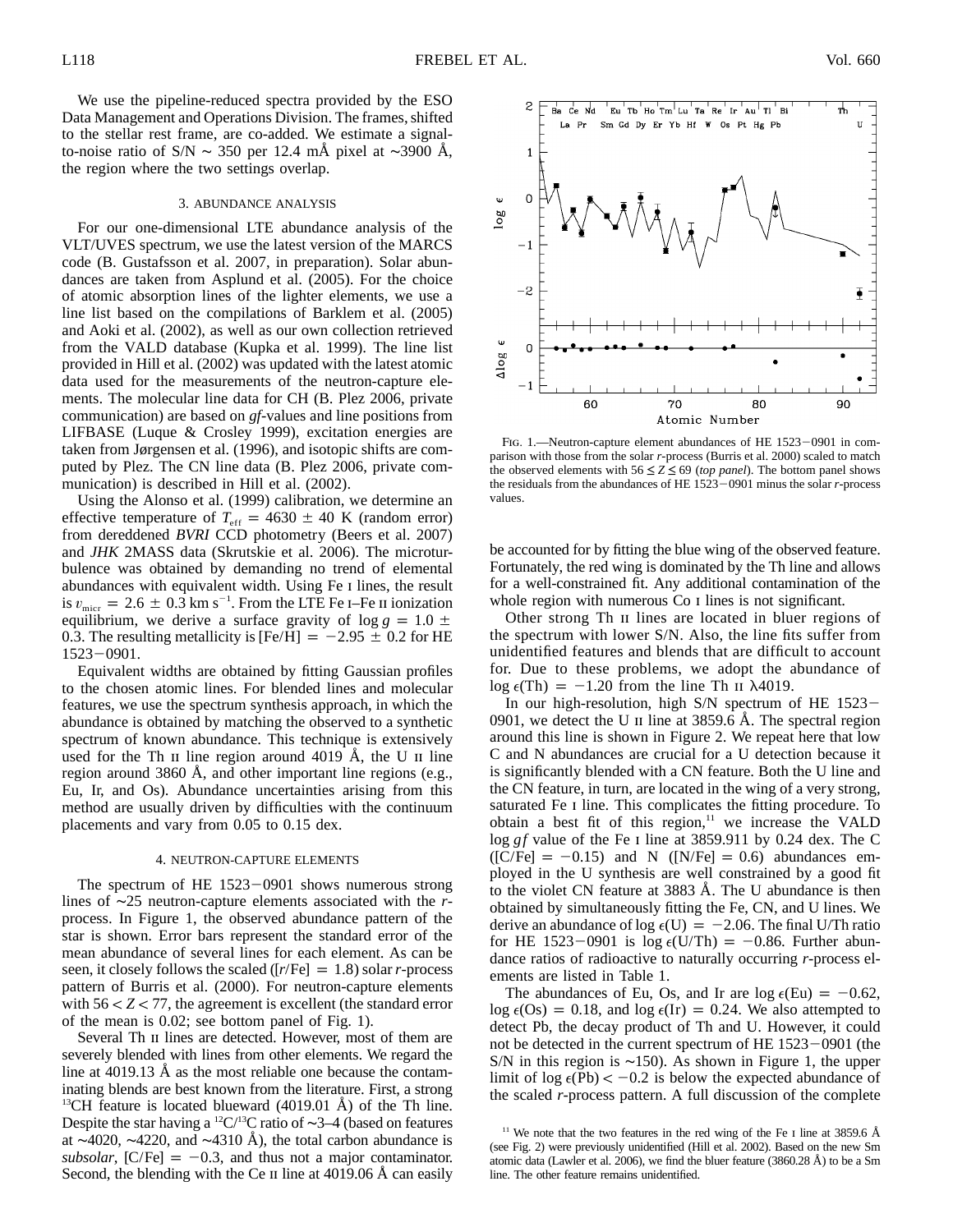

Fig. 2.—Spectral region around the U II line in HE 1523-0901 (*filled circles*) and CS 31082-001 (*crosses*; *right panel only*). Overplotted are synthetic spectra with different U abundances of log  $\epsilon$ (U) = none, -1.96, -2.06, and -2.16 (HE 1523-0901) and log  $\epsilon$ (U) = none, -2.05, -2.15, and -2.25 (CS 31082-001). The dotted line in the left panel corresponds to a scaled solar *r*-process U abundance present in the star if no U had decayed. Positions of other features are indicated.

abundance analysis will be given elsewhere (A. Frebel et al. 2007, in preparation).

To test our derived abundances, we measured Th  $\pi$  at 4019 and the U features in the spectrum of CS 31082-001 that was used by Hill et al. (2002). Figure 2 shows the U region for CS 31082-001 (*crosses*). Despite differences in the employed model atmospheres, we obtain a  $log \epsilon$ (U/Th) ratio of  $-0.93$ for CS 31082-001. This is in very good agreement with the published value of  $-0.89$ , as derived from these two lines.

We estimate a fitting uncertainty of 0.05 dex for the Eu, Os, Ir, and Th abundances. The U abundance is driven by the fit of the Fe line close to the U line. Changing the C abundance by  $+0.1$  dex results in only a  $-0.02$  dex different U abundance. Changing the Fe abundance by  $+0.1$  dex changes the U abundance by  $-0.12$ . We adopt a 0.12 dex uncertainty for U.

#### 5. NUCLEOCHRONOMETRY

There are three types of chronometers that involve the abundances of Th, U, and naturally occurring *r*-process elements (Cayrel et al. 2001). The subscript "initial" refers to the initial

TABLE 1 Ages Derived from Different Abundance Ratios

| Age<br>X/Y<br>$log (PR)^{a}$<br>$log \epsilon(X/Y)_{obs}$<br>(Gyr)<br>Ref.<br>1<br>$Th/Eu$<br>$-0.377$<br>9.5<br>$-0.58$<br>$-0.33$<br>$-0.58$<br>2<br>11.7<br>$-0.295$<br>3<br>$-0.58$<br>13.3<br>$-1.15$<br>2<br>$-1.38$<br>10.7<br>$Th/Os$<br>$\overline{c}$<br>$-1.44$<br>$-1.18$<br>12.1<br>$Th/Ir$<br>$-1.058$<br>1<br>$-1.44$<br>17.8<br>$-1.44$<br>13.2<br>$U/Eu$<br>$-0.55$<br>$\overline{c}$<br>$U/Os$<br>$-1.37$<br>$\overline{c}$<br>$-2.24$<br>12.9<br>$-1.40$<br>2<br>13.3<br>$U/Ir$<br>$-2.30$<br>3<br>14.8<br>$-1.298$<br>$-2.30$<br>$-0.301$<br>$-0.86$<br>12.2<br>$U/Th$<br>4<br>5<br>12.4<br>$-0.29$<br>$-0.86$<br>3<br>$-0.256$<br>13.1<br>$-0.86$<br>$-0.243$<br>13.4<br>6<br>$-0.86$<br>$-0.22$<br>$\mathfrak{D}$<br>$-0.86$<br>13.9 |  |  |  |                                     |
|------------------------------------------------------------------------------------------------------------------------------------------------------------------------------------------------------------------------------------------------------------------------------------------------------------------------------------------------------------------------------------------------------------------------------------------------------------------------------------------------------------------------------------------------------------------------------------------------------------------------------------------------------------------------------------------------------------------------------------------------------------|--|--|--|-------------------------------------|
|                                                                                                                                                                                                                                                                                                                                                                                                                                                                                                                                                                                                                                                                                                                                                            |  |  |  | Uncertainties <sup>b</sup><br>(Gyr) |
|                                                                                                                                                                                                                                                                                                                                                                                                                                                                                                                                                                                                                                                                                                                                                            |  |  |  | 3.3/3.4/0.6/0.6/5.6                 |
|                                                                                                                                                                                                                                                                                                                                                                                                                                                                                                                                                                                                                                                                                                                                                            |  |  |  | 3.3/3.3/0.5/0.5/5.6                 |
|                                                                                                                                                                                                                                                                                                                                                                                                                                                                                                                                                                                                                                                                                                                                                            |  |  |  | 3.3/3.0/0.2/0.2/5.6                 |
|                                                                                                                                                                                                                                                                                                                                                                                                                                                                                                                                                                                                                                                                                                                                                            |  |  |  | 3.3/2.8/5.6/0.0/5.6                 |
|                                                                                                                                                                                                                                                                                                                                                                                                                                                                                                                                                                                                                                                                                                                                                            |  |  |  | 3.3/1.9/2.8/1.4/5.6                 |
|                                                                                                                                                                                                                                                                                                                                                                                                                                                                                                                                                                                                                                                                                                                                                            |  |  |  | 3.3/2.0/2.9/1.5/5.6                 |
|                                                                                                                                                                                                                                                                                                                                                                                                                                                                                                                                                                                                                                                                                                                                                            |  |  |  | 1.9/0.6/0.4/0.2/1.6                 |
|                                                                                                                                                                                                                                                                                                                                                                                                                                                                                                                                                                                                                                                                                                                                                            |  |  |  | 1.9/0.6/1.2/0.3/1.6                 |
|                                                                                                                                                                                                                                                                                                                                                                                                                                                                                                                                                                                                                                                                                                                                                            |  |  |  | 1.9/0.3/0.3/0.7/1.6                 |
|                                                                                                                                                                                                                                                                                                                                                                                                                                                                                                                                                                                                                                                                                                                                                            |  |  |  | 1.9/0.3/0.3/0.8/1.6                 |
|                                                                                                                                                                                                                                                                                                                                                                                                                                                                                                                                                                                                                                                                                                                                                            |  |  |  | 2.8/0.4/0.9/0.4/2.2                 |
|                                                                                                                                                                                                                                                                                                                                                                                                                                                                                                                                                                                                                                                                                                                                                            |  |  |  | 2.8/0.4/0.9/0.4/2.2                 |
|                                                                                                                                                                                                                                                                                                                                                                                                                                                                                                                                                                                                                                                                                                                                                            |  |  |  | 2.8/0.5/1.0/0.5/2.2                 |
|                                                                                                                                                                                                                                                                                                                                                                                                                                                                                                                                                                                                                                                                                                                                                            |  |  |  | 2.8/0.4/0.8/0.4/2.2                 |
|                                                                                                                                                                                                                                                                                                                                                                                                                                                                                                                                                                                                                                                                                                                                                            |  |  |  | 2.8/0.4/0.9/0.4/2.2                 |

References.—(1) Sneden et al. 2003; (2) Schatz et al. 2002; (3) Cowan et al. 2002; (4) Goriely & Arnould 2001; (5) Wanajo et al. 2002; (6) Dauphas 2005. <sup>a</sup> Initial production ratio.

**b** Age uncertainties arising from uncertainties in observed measurements/  $T_{\text{eff}}$ / $\log g/v_{\text{micro}}$ /PR.

production ratio (PR), while the subscript "now" refers to the observed value:

- 1.  $\Delta t = 46.7[\log(\text{Th}/r)]_{\text{initial}} \log \epsilon(\text{Th}/r)_{\text{now}}];$
- 2.  $\Delta t = 14.8[\log (U/r)_{\text{initial}} \log (\frac{U}{r})_{\text{now}}];$
- 3.  $\Delta t = 21.8[\log (U/Th)_{initial} \log \epsilon(U/Th)_{now}].$

Using several different chronometers and PRs, we derive a set of ages for HE  $1523-0901$ . The results are given in Table 1. Where available, we list several PRs for each chronometer to illustrate the available range and the subsequent spread in the derived ages. We take the weighted average of all the individual ages to derive a final age of  $13.2$  Gyr for HE  $1523-0910$ .

Forming an average based on weights obtained from the uncorrelated observational uncertainties is an arbitrary choice that only minimizes the observational (statistical) uncertainties but not necessarily the systematic uncertainties. Using different weights, for example by omitting the Th/r ratios, would lead to slightly larger observational, but smaller systematic, uncertainties. A weighted observational uncertainty in the abundance ratios arising from the fitting procedure results in an 0.7 Gyr weighted uncertainty for the final age. This value is driven by the uncertainty of the uranium abundance measurement.

We also investigate the influence of variations of model atmosphere parameters  $(T_{\text{eff}}$ , log *g*,  $v_{\text{micro}}$  on the stellar age. Adding these three age uncertainties in quadrature yields a 1.5 Gyr weighted uncertainty in the final age. Any correlations of the different chronometers are thus automatically taken into account. To obtain an age uncertainty arising from the uncertainties in the PRs, we calculate  $\sigma t = \sum_i (w_i \sigma t_i) / \sum_i w_i$  (with  $w_i = 1/\sigma_i^2$ , where  $\sigma t_i$  is the age uncertainty from the different PRs and  $\sigma_i$ the one from the observational uncertainty) as an upper bound, assuming the worst possible correlation(s) of the uncertainties in the PRs. We thus derive a 2.7 Gyr weighted uncertainty in the final age. For the calculation of the PR uncertainties, we followed Schatz et al. (2002), who list overall systematic uncertainties for all three types of chronometers. In Table 1, we list the five age uncertainties for all chronometers.

Due to the much shorter half-life of U, uncertainties in ages derived from chronometers U/*r* are significantly smaller than for those derived from Th/*r*. Excluding the Th/*r* chronometers yields a weighted average of 13.4 Gyr. The observational uncertainty then becomes 0.8 Gyr, and the combined model atmosphere uncertainty is 0.9 Gyr, while the PR uncertainty is much reduced to